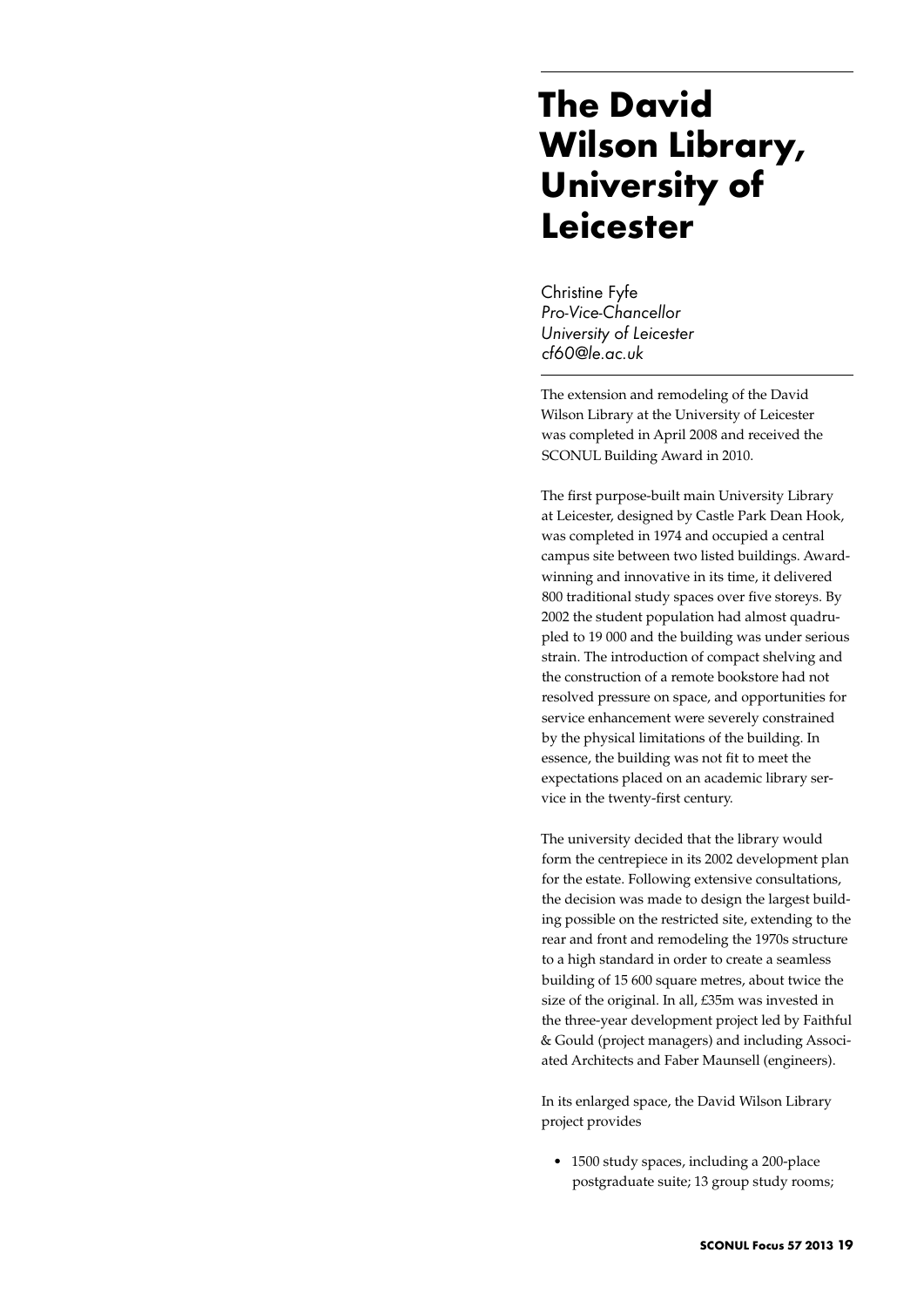350 places with PCs; formal and informal seating

- access to wireless throughout, two IT training rooms and a seminar room
- • express zone for high-demand texts and collection of open access reservations
- 38 km shelving
- • BS5454 special collections suite
- office accommodation for 80 staff in open plan, shared and single offices
- bookshop and café
- • 500-seat lecture theatre and three adjoining seminar rooms
- • Student Learning Support, the Careers Service and AccessAbility Service



*The David Wilson Library*

The building achieved an environmental BREEAM Excellent rating for its reuse of the concrete shell, sustainable construction methods, use of sustainable materials, high-efficiency lighting, natural ventilation and recycling of demolition material and waste.

## **Stakeholder involvement**

A concerted and comprehensive communications strategy ensured that stakeholders were engaged with the design of the building and the ongoing project through a variety of mechanisms; the university Project Implementation Team, chaired by a pro-vice-chancellor, included academic staff, students and library staff; two web-based surveys identified needs and preferences; a website was created along with information boards; presentations and focus groups were held with all faculties, student–staff committees, the Students' Union Council, the University Senate and the University Council. Library staff considered the project at their section meetings and at library-wide presentations and discussion groups. Library users had the opportunity to try out and comment on the proposed furniture. Throughout, Associated Architects worked closely and productively with library staff and users.

A number of key user requirements emerged consistently from this intensive engagement and were distilled into a set of principles that guided the development of the design. Our users and staff asked us to

- • maximise natural light (a response to the gloom of the existing building)
- • design a building that is welcoming, safe, convenient to use, a pleasure to be in for long periods of time and recognisable as a library
- create a contemporary and sophisticated ambience with 'a sense of place'
- introduce vistas and visual interest and also a feel of intimacy
- encourage positive behaviour by design
- • ensure a clear and coherent arrangement of resources, facilities and services
- provide a flexible range of study environments, including facilities for groups and discrete study space for postgraduate students
- maximise the number of books on open access and provide more computers
- improve accessibility for users with disabilities
- • build the most sustainable building possible



*Inside the David Wilson Library*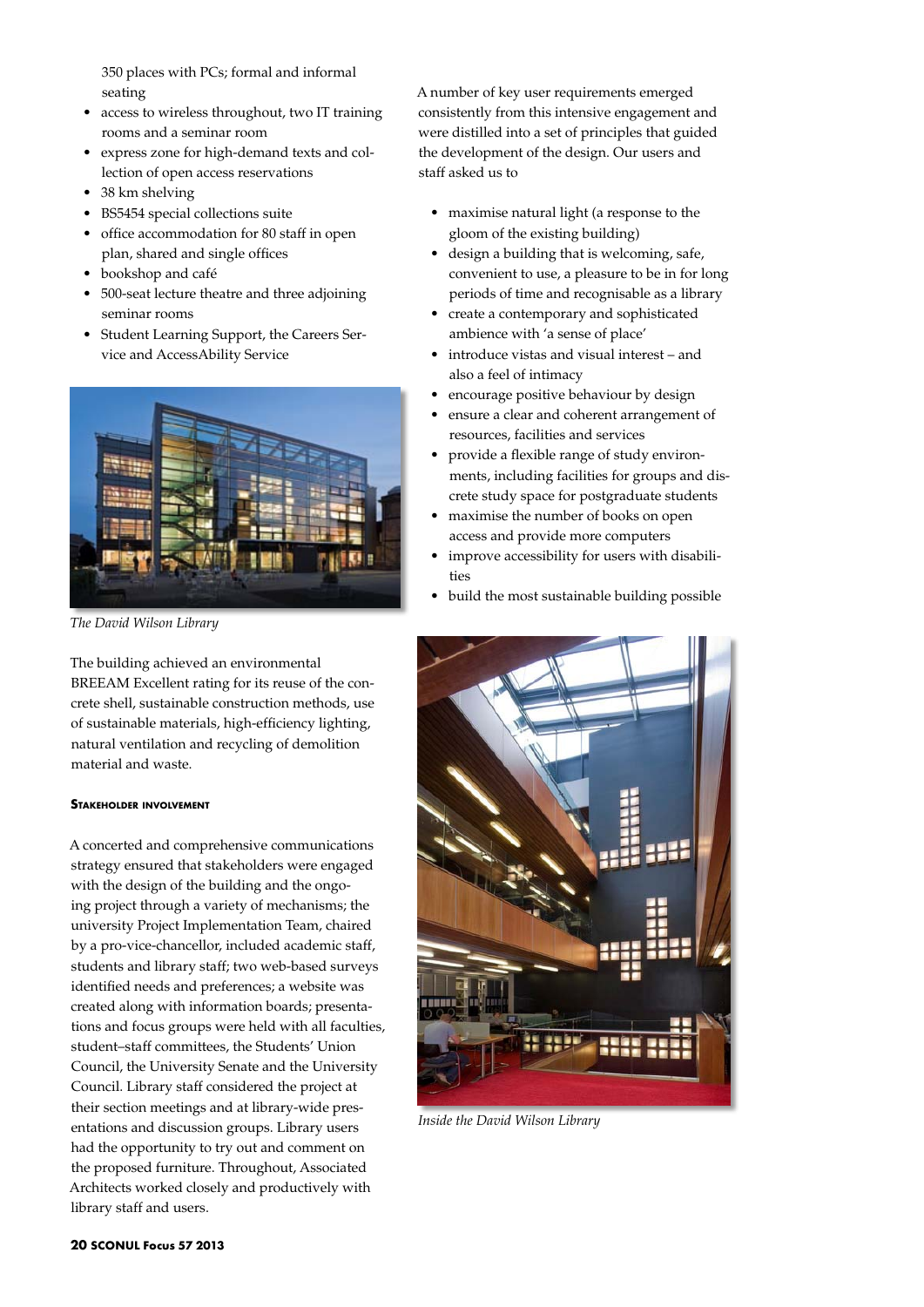## **How the space works for its users**

## Comments from students:

*Clean lines, functional, modern… if I was to sum it up I would say that it was 'everything you need in a library'.* 

*The new library has taken studying to a new level,* 

From the day of opening in April 2008, the building elicited an overwhelmingly positive and often emotional response from students and staff alike. The number of visits to the building was immediately double that of the last year in the original building and both visits and loans have increased year-on-year in real terms. A post-occupation survey, structured round the guiding principles, produced extremely high ratings. In the 2009 National Student Survey, 91% of student respondents were content with the library, compared with 81% in 2008; this high rating has continued in subsequent years.



*Natural light in the atrium*

As we had hoped, students use the new services and facilities intensively and with minimum guidance required from staff. It was very important to our users and to the staff who assist them that the building be legible and easy to use. The layout and repetitive arrangement of core facilities such as study places, photocopying/scanning, PCs, group study rooms and toilets help users to master a large building rapidly and use it with confidence. The zoning of space is understood and generally observed by students. Since the building opened, the zoning has been adjusted at students' request to create more silent space (including a silent PC zone) and more space for noisy group work. These demands neatly demonstrate the spectrum of student behaviour and expectations and highlight the importance of being able to manage the use of space flexibly and in a way that is responsive to shifting needs.

It is a building in which users evidently feel comfortable and welcome but which also maintains the gravitas and distinctive academic purpose of a library. Using the library has become a special experience for students, one that lies at the heart of what it is to be a student.

The 13 (now 14) group study rooms were fully booked from the outset, and it is evident that double that number would be used if we had the space available.

Our usage statistics show that taught postgraduate students make most use of the physical library by a significant margin, with the highest users (in the College of Arts, Humanities and Law) averaging 224 visits in 2011–12. It is therefore unsurprising that the single most successful element of the project has been the introduction of dedicated space for postgraduate students, providing a range of study spaces, group study rooms and access to PCs. A facilitator (originally funded with 'Roberts money', funding provided via the UK research councils to support the development of training opportunities for early career researchers in all subjects) is on hand in the Graduate School reading room to assist students. Also in this area is an interactive facilitated space in which postgraduate students can experiment with and receive training on new technologies. This area is so heavily used that plans are under way to designate a second area as a dedicated space for research postgraduates.

What has surprised us is that science and engineering undergraduates visit the library more often than any other undergraduate group and science and engineering taught postgraduate students clock up almost as many visits as their arts, humanities and law counterparts. This is especially gratifying as the university science community was originally skeptical about the value of investing in the library.